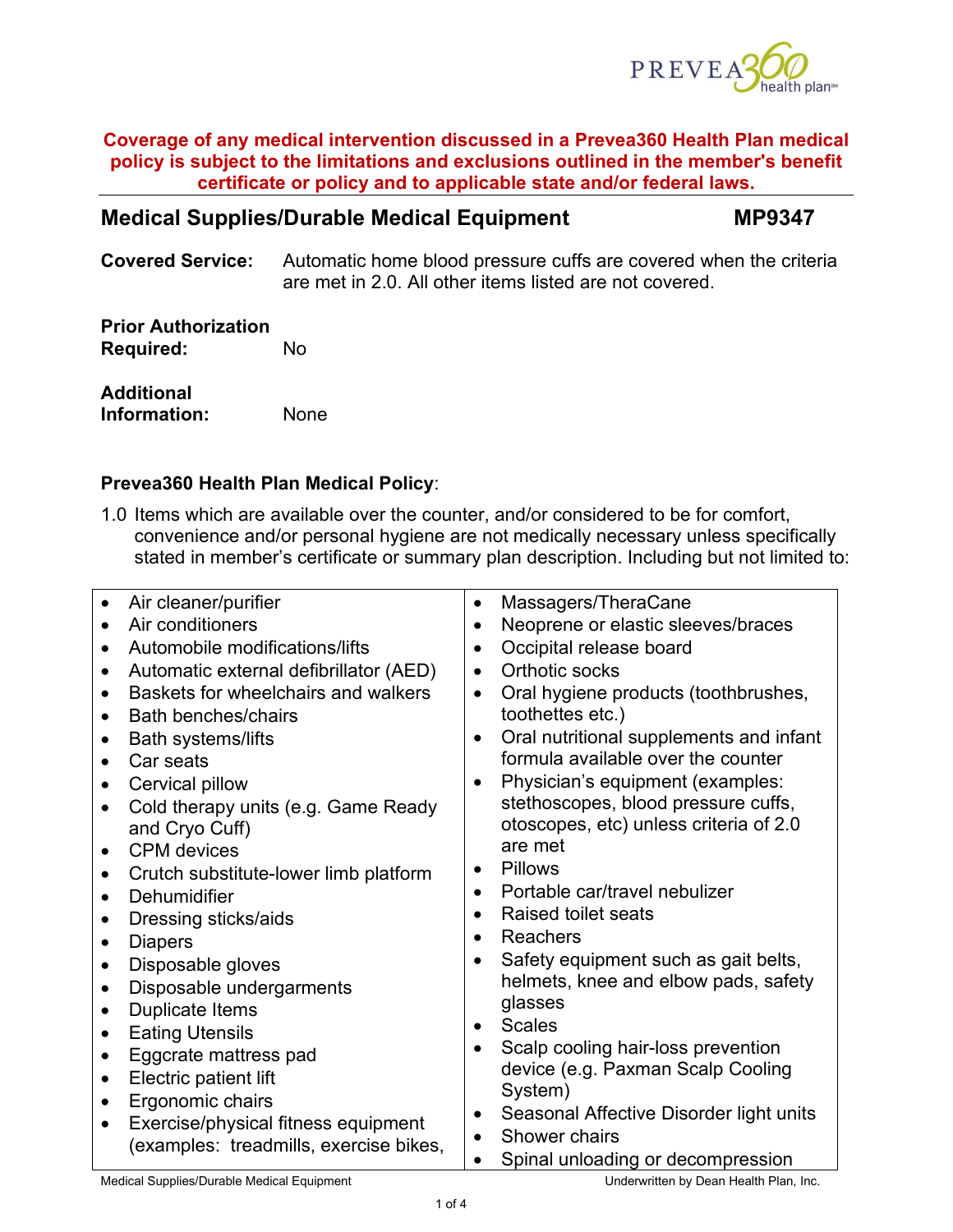

| $\bullet$<br>Grooming aids<br>Toileting systems/lifts<br>$\bullet$<br><b>Tongue Depressors</b><br>Heating pad<br>High frequency TENS Stimulation (e.g.<br>Vaporizers<br>$\bullet$<br><b>Quell Wearable Pain Relief)</b><br>Vehicle travel safety/tie down restraints<br>$\bullet$<br>(e.g. wheelchair transit system)<br>High intensity light units<br>Wheelchair attendant controls<br>Home bathtub spas<br>$\bullet$<br>$\bullet$<br>Home lumbar traction devices<br>Wheelchair backpack/clips<br>٠<br>Wheelchair lights<br>Home massage equipment<br>$\bullet$<br><b>Humidifiers</b><br>Wheelchair swingaway, retractable or<br>$\bullet$<br>removable hardware when not needed<br>Intense physical therapy suits<br>for slide transfers<br>Lambs wool sheepskin padding<br>Wheelchair work or cut out trays<br>Lap trays not used for trunk support<br>$\bullet$<br>Whirlpool, non-portable (built in)<br>Lumbar roll/cushion | bicycles, foam roller, etc.)<br>Feeding aids | devices<br><b>Strollers</b><br>$\bullet$ |
|-----------------------------------------------------------------------------------------------------------------------------------------------------------------------------------------------------------------------------------------------------------------------------------------------------------------------------------------------------------------------------------------------------------------------------------------------------------------------------------------------------------------------------------------------------------------------------------------------------------------------------------------------------------------------------------------------------------------------------------------------------------------------------------------------------------------------------------------------------------------------------------------------------------------------------------|----------------------------------------------|------------------------------------------|
|                                                                                                                                                                                                                                                                                                                                                                                                                                                                                                                                                                                                                                                                                                                                                                                                                                                                                                                                   | Grab bars                                    | Stroller/wheelchair canopy               |

- 2.0 Automated home blood pressure cuffs (HSPCS A4670) may be covered for those over age 18 at a frequency of one every 5 years, and self-measured blood pressure (CPT 99473, 99474) may be covered up to 3 months in a 12 month period, if obtained from a durable medical equipment or health care provider. Prior authorization is **not**  required.
	- 2.1 If needed to confirm hypertension per USPSTF guidelines, this may be covered as a preventative benefit.
	- 2.2 For all other diagnosis see member's certificate or Summary Plan Description for any applicable cost share or copay requirements.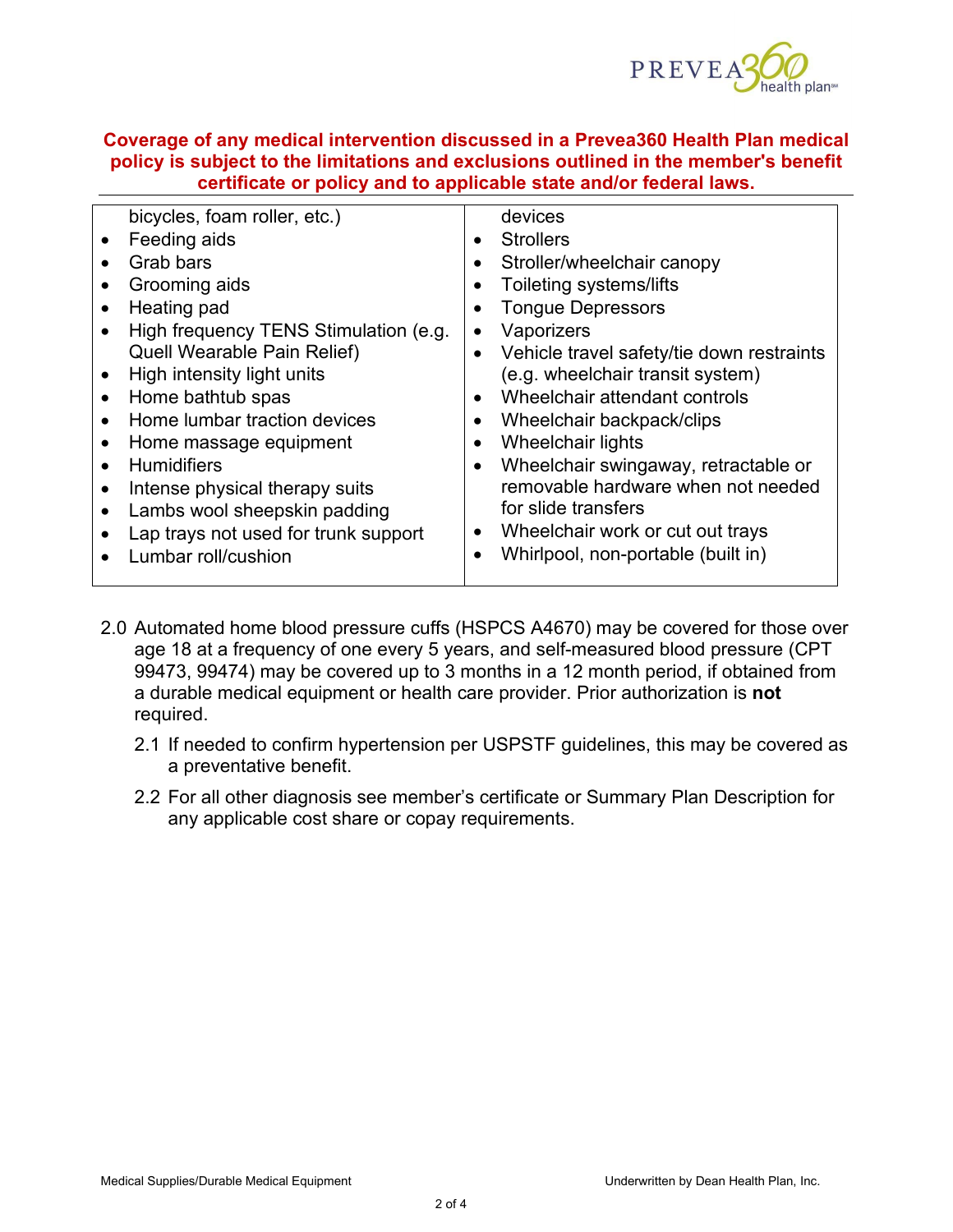

|                             | <b>Committee/Source</b>                                                                                                                                                                                                                                                                                                                                                                                                                                                                                                                                                                                                                      | Date(s)                                                                                                                                                                                       |
|-----------------------------|----------------------------------------------------------------------------------------------------------------------------------------------------------------------------------------------------------------------------------------------------------------------------------------------------------------------------------------------------------------------------------------------------------------------------------------------------------------------------------------------------------------------------------------------------------------------------------------------------------------------------------------------|-----------------------------------------------------------------------------------------------------------------------------------------------------------------------------------------------|
| <b>Document</b><br>Created: | Utilization Management Committee/ Medical Affairs                                                                                                                                                                                                                                                                                                                                                                                                                                                                                                                                                                                            | September 13, 2006                                                                                                                                                                            |
| <b>Revised:</b>             | Utilization Management Committee/ Medical Affairs<br>Utilization Management Committee/ Medical Affairs<br>Utilization Management Committee/ Medical Affairs<br><b>Medical Director Committee/Medical Affairs</b><br><b>Medical Director Committee/Medical Affairs</b><br><b>Medical Director Committee/Medical Affairs</b><br><b>Medical Director Committee/Medical Affairs</b><br><b>Medical Director Committee/Medical Affairs</b><br><b>Medical Director Committee/Medical Affairs</b><br>Medical Director Committee/Quality and Care                                                                                                     | June 13, 2007<br>September 12, 2007<br>March 12, 2008<br>December 16, 2010<br>March 24, 2011<br>August 25, 2011<br>February 21, 2012<br>May 16, 2012<br>July 16, 2014                         |
|                             | <b>Management Division</b><br><b>Medical Policy Committee/Quality and Care</b>                                                                                                                                                                                                                                                                                                                                                                                                                                                                                                                                                               | March 16, 2016                                                                                                                                                                                |
|                             | <b>Management Division</b><br>Medical Policy Committee/Quality and Care                                                                                                                                                                                                                                                                                                                                                                                                                                                                                                                                                                      | May 17, 2017                                                                                                                                                                                  |
|                             | <b>Management Division</b><br>Medical Policy Committee/Quality and Care                                                                                                                                                                                                                                                                                                                                                                                                                                                                                                                                                                      | November 15, 2017                                                                                                                                                                             |
|                             | <b>Management Division</b><br>Medical Policy Committee/Quality and Care                                                                                                                                                                                                                                                                                                                                                                                                                                                                                                                                                                      | December 20, 2017                                                                                                                                                                             |
|                             | <b>Management Division</b><br><b>Medical Policy Committee/Health Services Division</b><br><b>Medical Policy Committee/Health Services Division</b><br><b>Medical Policy Committee/Health Services Division</b><br><b>Medical Policy Committee/Health Services Division</b><br><b>Medical Policy Committee/Health Services Division</b><br><b>Medical Policy Committee/Health Services Division</b>                                                                                                                                                                                                                                           | May 16, 2018<br>October 17, 2018<br>September 18, 2019<br>October 16, 2019<br>June 16, 2021<br>July 21, 2021<br>April 20, 2022                                                                |
| <b>Reviewed:</b>            | UM Committee (UMC)/Director UM/UMC Chair<br>UM Committee (UMC)/Director UM/UMC Chair<br>UM Committee (UMC)/Director UM/UMC Chair<br><b>Medical Director Committee/Medical Affairs</b><br><b>Medical Director Committee/Medical Affairs</b><br><b>Medical Director Committee/Medical Affairs</b><br><b>Medical Director Committee/Medical Affairs</b><br><b>Medical Director Committee/Medical Affairs</b><br>Medical Director Committee/Quality and Care<br><b>Management Division</b><br>Medical Policy Committee/Quality and Care<br><b>Management Division</b><br>Medical Policy Committee/Quality and Care<br><b>Management Division</b> | March 14, 2007<br>March 12, 2008<br>April 8, 2009<br>August 25, 2011<br>August 15, 2012<br>July 17, 2013<br>July 16, 2014<br>July 15, 2015<br>March 16, 2016<br>July 20, 2016<br>May 17, 2017 |
|                             |                                                                                                                                                                                                                                                                                                                                                                                                                                                                                                                                                                                                                                              |                                                                                                                                                                                               |